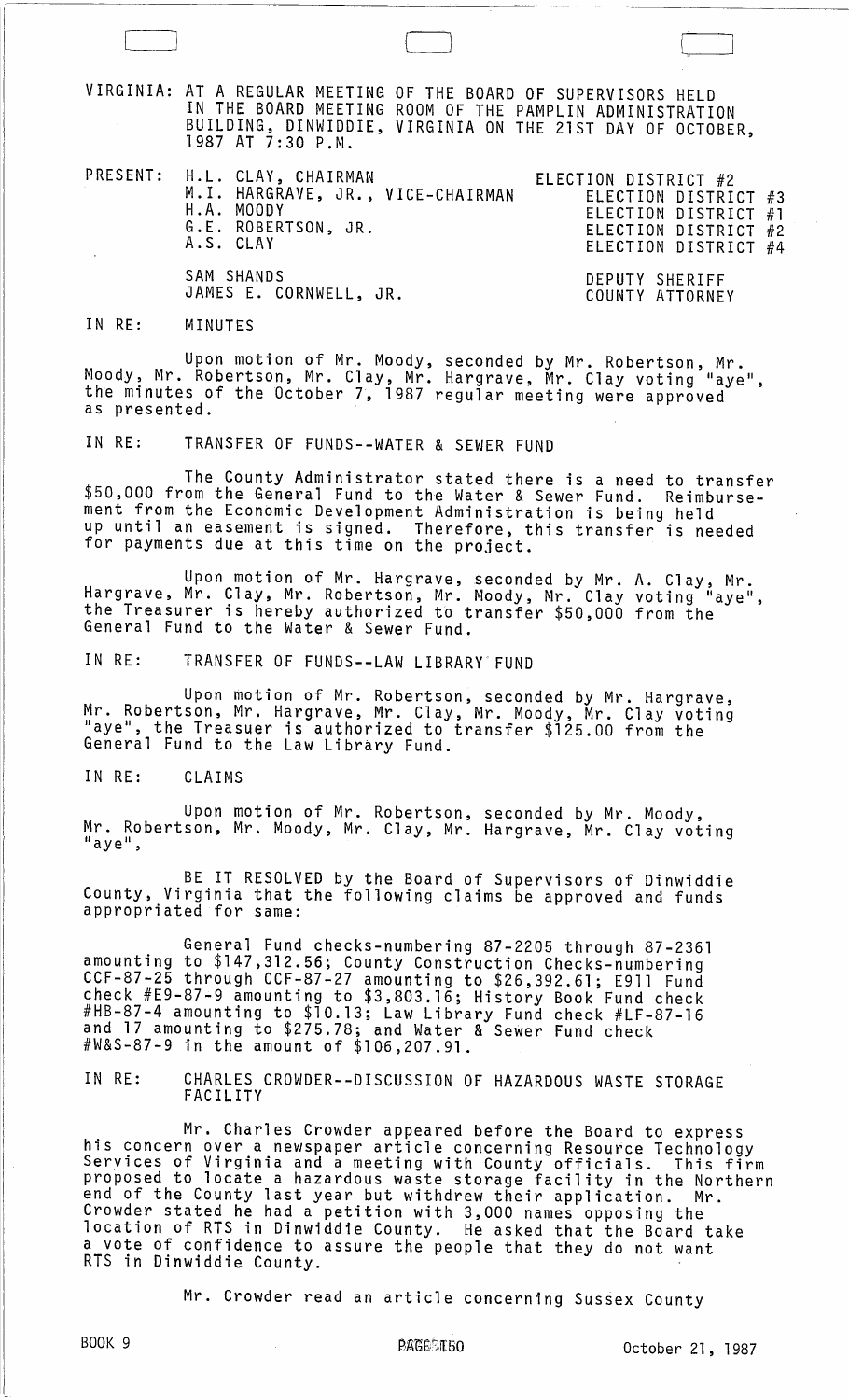which stated the County was considering an ordinance to ban any dump besides those operated by the County. He also stated the Supervisors visited the Pennsylvania facility of RTS and stated it was clean as a pen. He could not understand that.

Mr. H. Clay stated Dinwiddie's zoning ordinance prohibits landfills in the County. He also stated he did find the facility in Pennsylvania to be clean and containers properly labeled. He pointed out, however, he had stated if the majority of the people in his section of the County were opposed, he would not vote for in his section of the county were opposed, he would not vote for<br>it. Mr. Clay pointed out this Board has taken no action to support<br>it.

Mr. Robertson stated several months ago, he made a motion concerning RTS and he thought that would put the issue to rest. He said he knew nothing of the newspaper article nor of any meeting<br>scheduled with County officials. He read the same statement he had presented at the earlier meeting and asked that the Board go on record again opposing RTS in the Rohoic District and any other district where the citizens oppose it.

Mr. John Royal stated he had been in contact with the Department of Interior and the EPA concerning the location of the hazardous waste storage facility and they were quite concerned and will be monitoring the situation.

Mr. Hargrave stated the Board took action before and he could not imagine them taking any other action nor where the source of the newspaper article came from.

The County Administrator stated he had been contacted by phone by RTS officials stating they would advise him when the court case was over but no meetings were scheduled at this time.

Mr. Hargrave moved to reaffirm the action taken by<br>the Board at the January 23, 1987 meeting and further to adopt<br>the resolution as read by Mr. Robertson at this meeting as follows:

"While the <u>RTS</u> hazardous waste storage site may be something that is needed in some areas, the citizens of Dinwiddie have said "NO!" and we as their elected representatives should let them know that we are with them 100%. While we do not have the opportunity to officially vote on this matter at this time, I believe that we should take an unofficial vote at this time to let the citizens, RTS and the State know that we do not want this operation in Dinwiddie County. I move that the Board of Supervisors of Dinwiddie go on record opposing the location of RTS in Rohoic<br>District and any other district that the citizens voice strong<br>opposition."

Mr. A. Clay seconded the motion. Mr. Hargrave, Mr. Clay, Mr. Moody, Mr. Robertson, Mr. Clay voted "aye".

IN RE: BERRIFIELD SUBDIVISION--REQUEST TO ACCEPT ROADS INTO SECONDARY ROADS SYSTEM

Upon motion of Mr. Moody, seconded by Mr. Robertson, Mr. Moody, Mr. Robertson, Mr. Clay, Mr. Hargrave, Mr. Clay voting<br>"aye",

NOW THEREFORE BE IT RESOLVED by the Board of Supervisors of Dinwiddie County, Virginia that the Virginia Dept. of Transp. be and is hereby requested to add a section of road known as Oak Street, 50' in width, beginning at a point on Route 751, 0.43 miles east of Route 627 and running in a south westerly direction 0.16 miles to a dead end with a turn-around; and

BE IT FURTHER RESOLVED by the Board of Supervisors of Dinwiddie County, Virginia, that the Virginia Department of Transporation be and is hereby requested to add a section of road known as Pine Street, 60' in width, beginning at a point on Oak Street 0.09 miles south of Route 751, and running in an easterly direction 0.13 miles to Elm Street; and

BE IT FURTHER RESOLVED by the Board of Supervisors of Dinwiddie County, Virginia, that the Virginia Department of Trans-

.<br>Lindako erregea (h. 1900).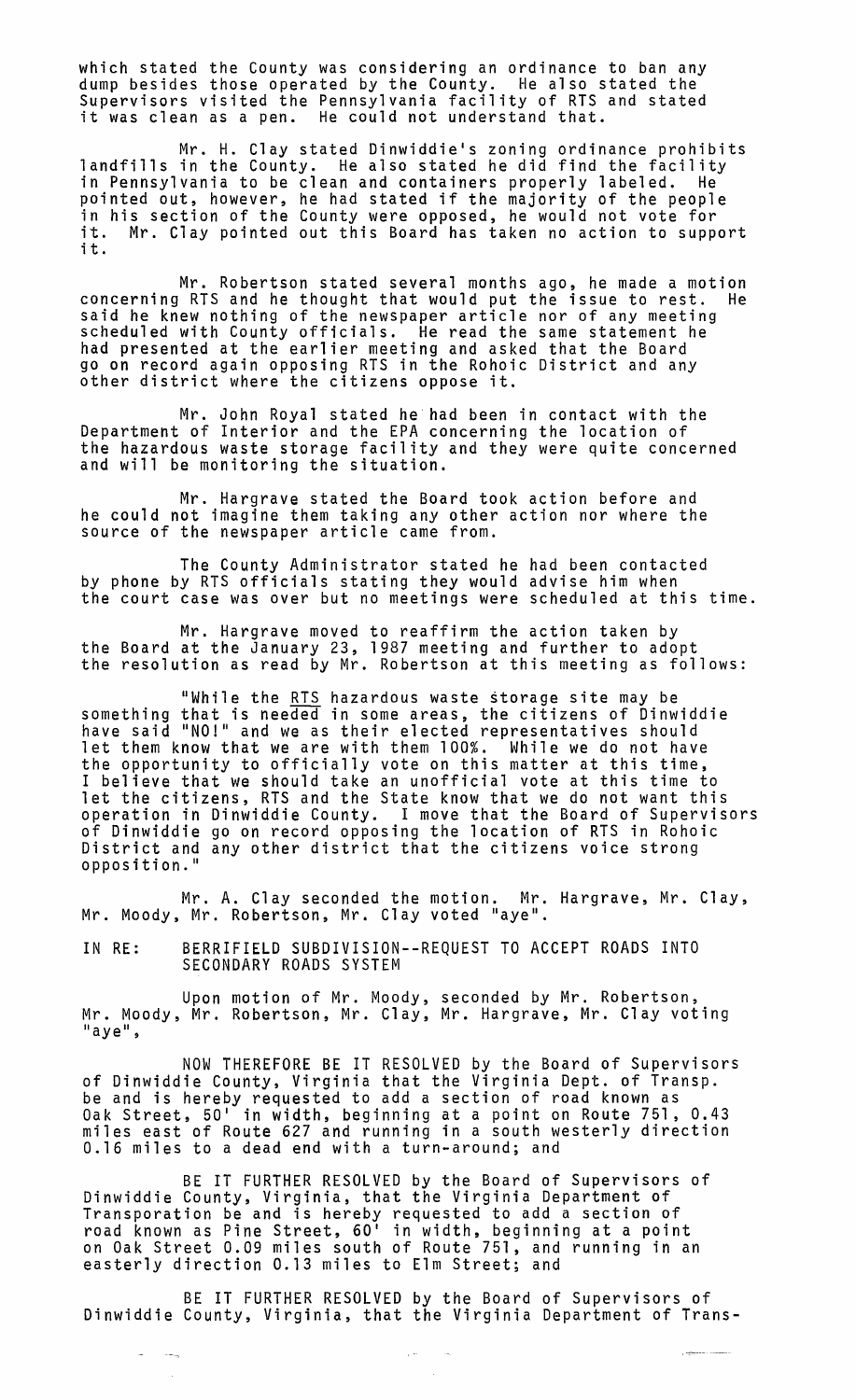portation be and is hereby requested to add a section of road known as Elm Street, begihning at a point on Route 751, 0.08 miles east of Oak Street, 50' in width, and running in a southerly<br>direction 0.10 miles to the intersection of Pine Street; and

BE IT FURTHER RESOLVED bY the Board of Supervisors of Dinwiddie County, Virginia, that these roads, if accepted, be added to the secondary system of Dinwiddie County pursuant to Section 33.1-72.1, Cl of the Code of Virginia of 1950 as amended; and

BE IT FURTHER RESOLVED that the Board of Supervisors of Dinwiddie County, Virginia, does hereby guarantee the Commonwealth of Virginia, a free, unencumbered, and unrestricted right-of-way of 50  $^{\prime}$  and 60  $^{\prime}$  with necessary easements for cuts, fills and drainage as recorded in Plat Book 1, Page 664 dated November 8, 1955; and

BE IT FURTHER RESOLVED by the Board of Supervisors of Dinwiddie County, Virginia that the original developer or successor developers, no longer have any real, equitable or speculative interest in said subdivision.

IN RE LEW JONES SUBDIVISION--WATER SYSTEM

Upon motion of Mr. Hargrave, seconded by Mr. A. Clay, Mr. Hargrave, Mr. Clay, Mr. Robertson, Mr. Moody, Mr. Clay voting "aye", the following resolution was adopted:

WHEREAS, there exists within the County of Dinwiddie a residential subdivision known as Lew Jones Subdivision in which approximately twenty-four (24) families reside; and

WHEREAS, said subdivision until recently has been provided water service by Community Utilities Company, Inc., a private water company; and

WHEREAS, said Community Utilities Company, Inc. has given notice of termination of all service and abandonment of its system, which has the effect of causing the residents of the Lew Jones Subdivision to be without any source of water since no other water system or source is available within said area; 'and

WHEREAS, said Community Utilities Company, Inc. has offered to transfer to the Dinwiddie County Water Authority its assets located at said subdivision at no cost so that service may be continued to the 24 residents connected thereto; and

WHEREAS, the Water Authority will need assistance in improving, repairing, maintaining and operating said system; and

WHEREAS, in order to promote the health, safety and welfare of the residents of Dinwiddie. County and insure a safe, potable water supply for drinking and sanitation to the residents of Lew Jones Subdivision, the Board of Supervisors of Dinwiddie County, Virginia, finds it necessary to direct the Dinwiddie county, international contracts are considered the community Utilities Company, Inc., in Dinwiddie County and to improve, maintain and operate the same;

NOW THEREFORE BE.IT RESOLVED by the Board of Supervisors of Dinwiddie County, Virginia, that the Dinwiddie County Water Authority is hereby directed and authorized td assume, improve, repair and operate the water system owned by Community Utilities Company, Inc., and serve the residents of Dinwiddie County pre- ~ent~J~~fv\$nb in or near that residential kubdivision known as Lew Jones Subdivision; and

BE IT FURTHER RESOLVED that the Board of Supervisors of Dinwiddie County, Virginia will assist the Dinwiddie County Water Authority in payment of all necessary costs of improvement and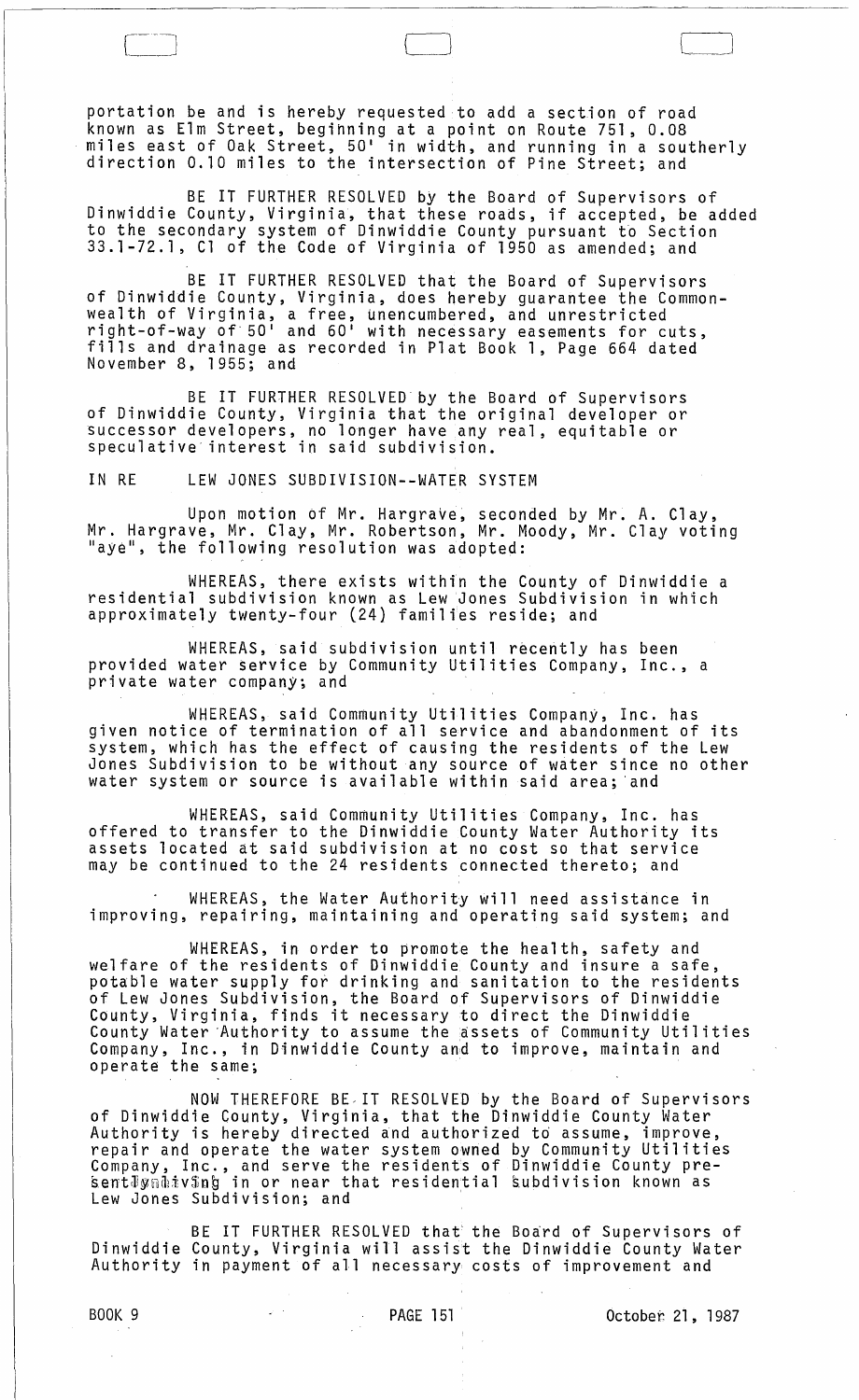repair of said system and subsidize operation of this system for a period of three years from date hereof, provided, however, that said Water Authority is authorized to increase water fees to the residents in such manner as necessary to recover the Board's costs and expenses, the Water Authority's costs and expenses and the necessary operating costs during such period.

IN RE: LIVESTOCK CLAIM--DOUG BRYANT

Action on the livestock claim made by Mr. Doug Bryant was postponed at the last meeting to allow the Chairman to talk with Mr. Bryant and the veterinarian involved.

Mr. H. Clay stated after visiting the property and talking with both Mr. Bryant and the veterinarian, Dr. Richard Grenoble, he would recommend the Board consider payment of the claim.

Mr. Doug Bryant was present. He stated after talking with the Va. Game Commission, he ruled out the possibility of a bobcat as there had been no record in the State of a bobcat killing a horse.

Mr. Hargrave asked Mr. Bryant if he thought the marks on the horse looked like those of a dog. Mr. Bryant stated on the horse rooked rike those or a dog. Mr. Bryant stated<br>dogs usually chase the horse into a panic and drag it to the ground. There were marks in the rear area of the horse.

Mr. Robertson pointed out that the maximum dog claim by law was \$400.

Upon motion of Mr. Robertson, seconded by Mr. Hargrave, Mr. Robertson, Mr. Hargrave, Mr. Clay, Mr. Moody, Mr. Clay voting "aye", Mr. Doug Bryant was awarded \$400 for one horse.

IN RE: TARGET RANGE PERMIT--LOUISE B MOORE

Upon motion of Mr. Moody, seconded by Mr. A. Clay, Mr. Moody, Mr. Clay, Mr. Robertson, Mr. Hargrave, Mr. Clay voting<br>"aye", Mrs. Louise B. Moore was granted a target range permit to hold a turkey shoot on her property located on Route 642 for one day only, either October 24, 1987 or October 31, 1987, with all the conditions stated therein.

IN RE: COMMISSIONER OF REVENUE

Mr. W.E. Bolte, Commissioner of Revenue, presented the following reports:

1. Comparative Report for 1986 & 1987, Public Service Corporations, Real Estate, Personal Property, Machinery & Tools, Farm Machinery, Heavy Construction Machinery and Mobile Homes.

2. Comparative Report of Applications Received-Exemptions for Elderly and Permanently Disabled Persons

3. Recapitulation of Taxes Assessed.

IN RE: BUILDING PEMITS--1984 - 1987

Mr. H. Clay gave a recap of the building permits issued in 1984 through 9 months of 1987 in response to a statement made at the last meeting concerning growth in Dinwiddie County.

IN RE: ECONOMIC DEVELOPMENT DIRECTOR

Mr. H. Clay stated that the County has made reasonable attempts to attract industry to the County. In talking with other localities, he found they felt hiring an Economic Development Director was very helpful to them. He, therefore, proposed<br>the Board give some thought to this between now and the end of the year.

للقدار المتعار

 $\omega$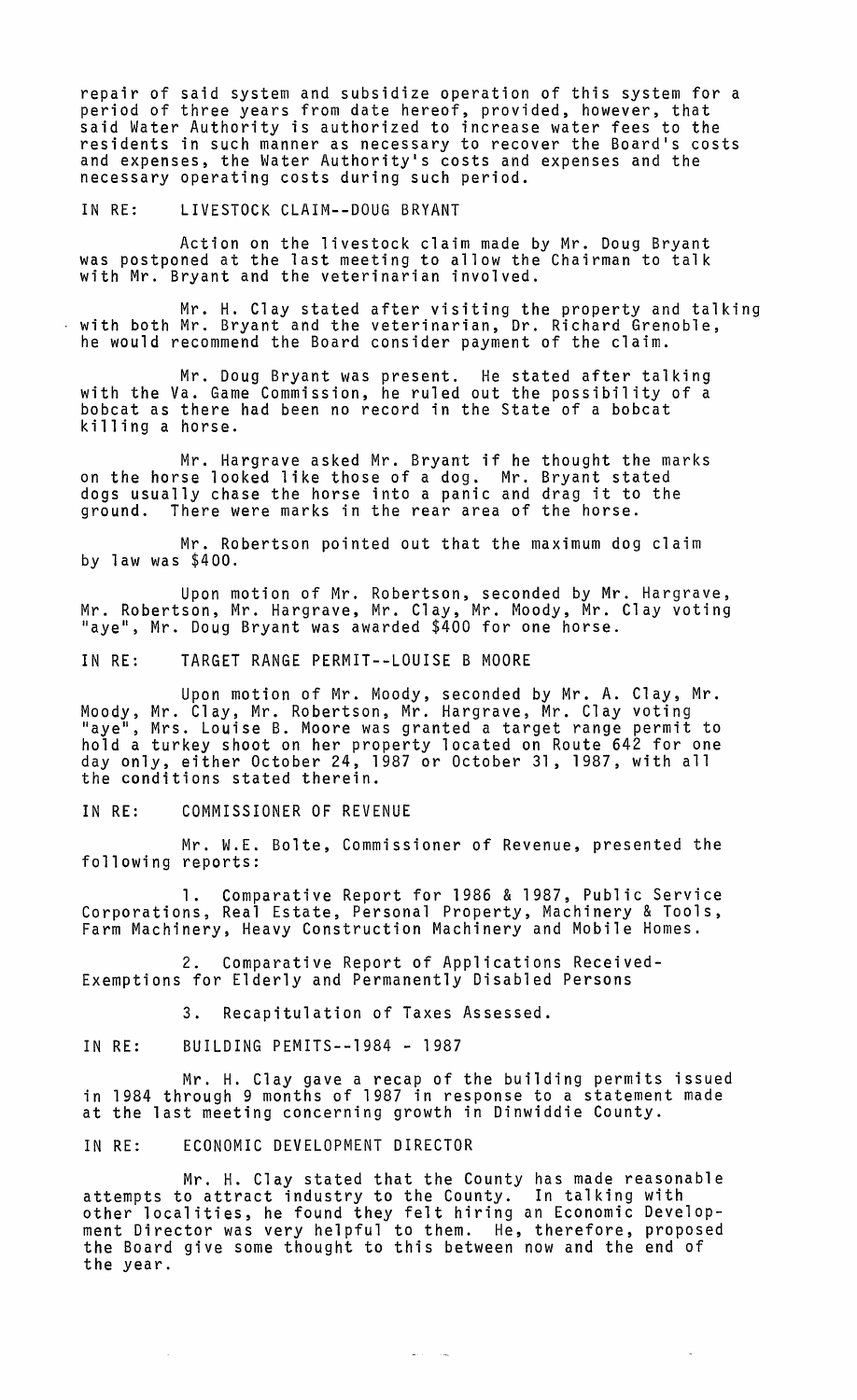## IN RE: EXECUTIVE SESSION

Upon motion of Mr. Hargrave, seconded by Mr. Moody, Mr. Hargrave, Mr. Moody, Mr. Robertson, Mr. Clay, Mr. Clay voting "aye", pursuant to Sec. 2.1-344 (l) and (6) of the Virginia Freedom of Information Act, the Board moved into Executive Session at 8:46 P.M. to discuss legal and personnel matters. The meeting<br>reconvened into Open Session at 10:10 P.M.

## IN RE: ADJOURNMENT

Upon motion of Mr. Mr. Moody, Mr. Hargrave, Mr. the meeting was adjourned at A. Clay, seconded by Mr. Moody, Mr. Robertson, Mr. Clay, voting "aye", Clay,

WHAT H.L. CLAY, JR. J CHAIRMAN ATTEST: WALLET

10:11 P.M.